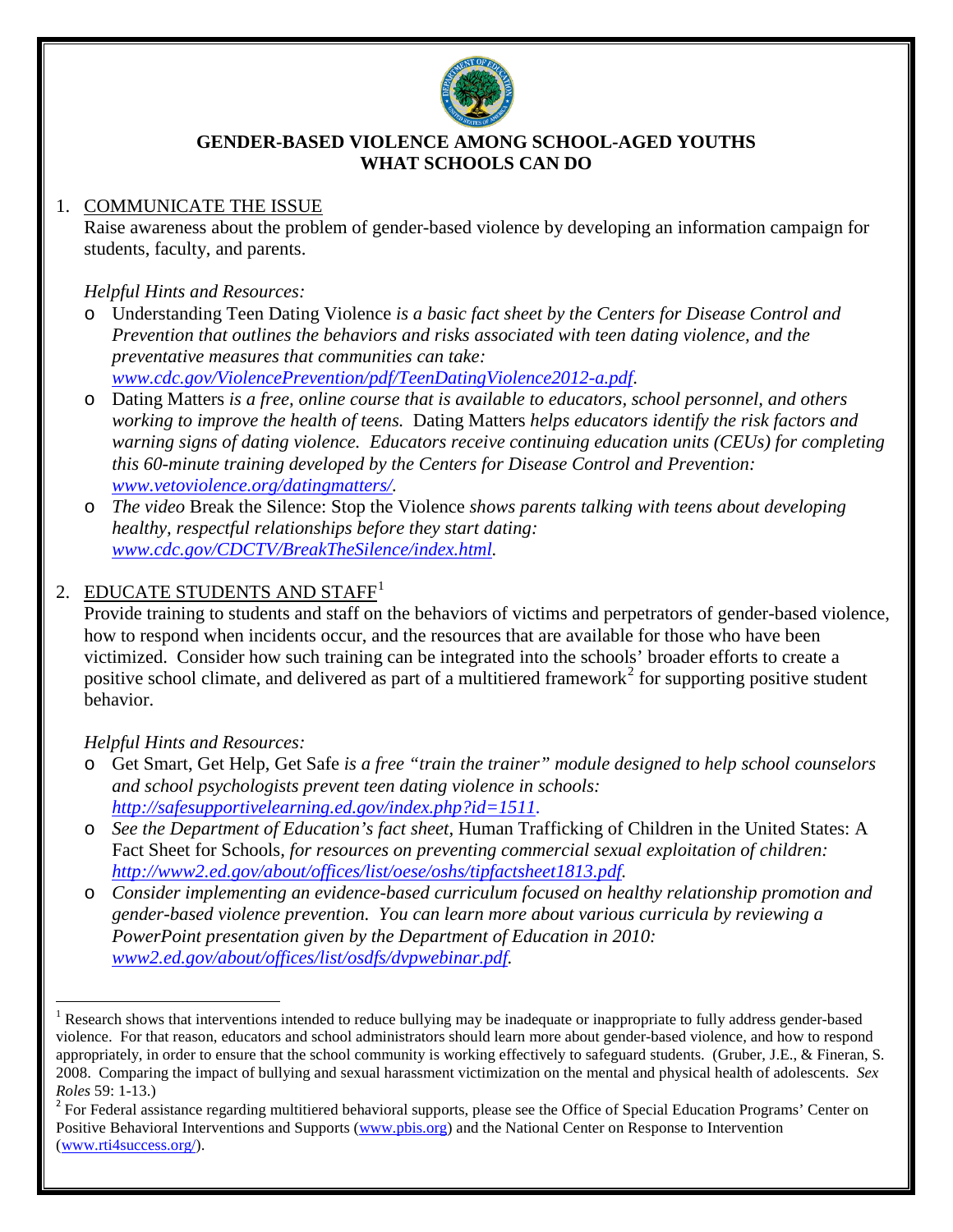## 3. REVIEW POLICIES AND PROCEDURES

Review current school policies and procedures governing student and faculty behavior – particularly protocols for intervention, reporting, and providing victim assistance – to ensure that they specifically address sexual assault, stalking, and intimate partner violence.

# *Helpful Hints and Resources:*

- o *Review school policies and procedures for compliance with existing State and local laws and policies and Title IX grievance procedure requirements. As part of a district's obligation under Title IX of the Education Amendments of 1972[3](#page-1-0) to address discrimination based on sex, including sexually harassing conduct that interferes with or limits a student's ability to participate in or benefit from the school's education programs and activities, districts are required to adopt and publish grievance procedures providing for the prompt and equitable resolution of sex discrimination complaints.[4](#page-1-1) For more information, see the Department of Education's* Dear Colleague Letter: Sexual Violence (April 4, 2011) *at: [http://www2.ed.gov/about/offices/list/ocr/letters/colleague-201104.html.](http://www2.ed.gov/about/offices/list/ocr/letters/colleague-201104.html)*
- o *See the* Model Campus Stalking Policy *by the Stalking Resource Center for assistance on how to ensure that school policies and procedures clearly define gender-based violence behaviors, clarify jurisdiction and report procedures, and provide for victim supports: [www.victimsofcrime.org/docs/src/model](http://www.victimsofcrime.org/docs/src/model-campus-stalking-policy.pdf?sfvrsn=2)[campus-stalking-policy.pdf?sfvrsn=2.](http://www.victimsofcrime.org/docs/src/model-campus-stalking-policy.pdf?sfvrsn=2)*
- o *In reviewing policies and procedures regarding school response to incidents of gender-based violence, schools should aim to reestablish a safe and equitable learning environment for all students, including both victims and perpetrators of gender-based violence, whenever possible.*

## 4. ENGAGE THE COMMUNITY

Build relationships with community groups and organizations that provide services to victims of genderbased violence to increase awareness of community supports and resources available for students and educators. Local law enforcement and staff from organizations established to assist victims of gender-based crimes are excellent resources and are available in many communities.

#### **Additional Resources:**

Information on gender-based violence can be found at the following technical assistance center Web sites and other federally supported Web sites:

- o U.S. Department of Education, Office for Civil Rights [www.ed.gov/ocr/prevention.html](http://www.ed.gov/ocr/prevention.html)
- o U.S. Department of Health and Human Services, Centers for Disease Control and Prevention [www.cdc.gov/ViolencePrevention/intimatepartnerviolence/teen\\_dating\\_violence.html](http://www.cdc.gov/ViolencePrevention/intimatepartnerviolence/teen_dating_violence.html)
- o U.S. Department of Justice, Office for Victims of Crime [www.ojp.usdoj.gov/ovc/](http://www.ojp.usdoj.gov/ovc/)
- o U.S. Department of Justice, Office on Violence Against Women [www.ovw.usdoj.gov](http://www.ovw.usdoj.gov/)
- o U.S. Department of State, Office to Monitor and Combat Trafficking in Persons [www.state.gov/j/tip/](http://www.state.gov/j/tip/)
- o 1is2Many [www.whitehouse.gov/1is2many](http://www.whitehouse.gov/1is2many)
- o Break the Cycle [www.breakthecycle.org/](http://www.breakthecycle.org/)
- o Findyouthinfo <http://findyouthinfo.gov/youth-topics/teen-dating-violence>

<span id="page-1-1"></span><span id="page-1-0"></span> $3^{3}$  20 U.S.C. § 1681-88.<br> $4^{4}$  34 C.F.R. § 106.8(b).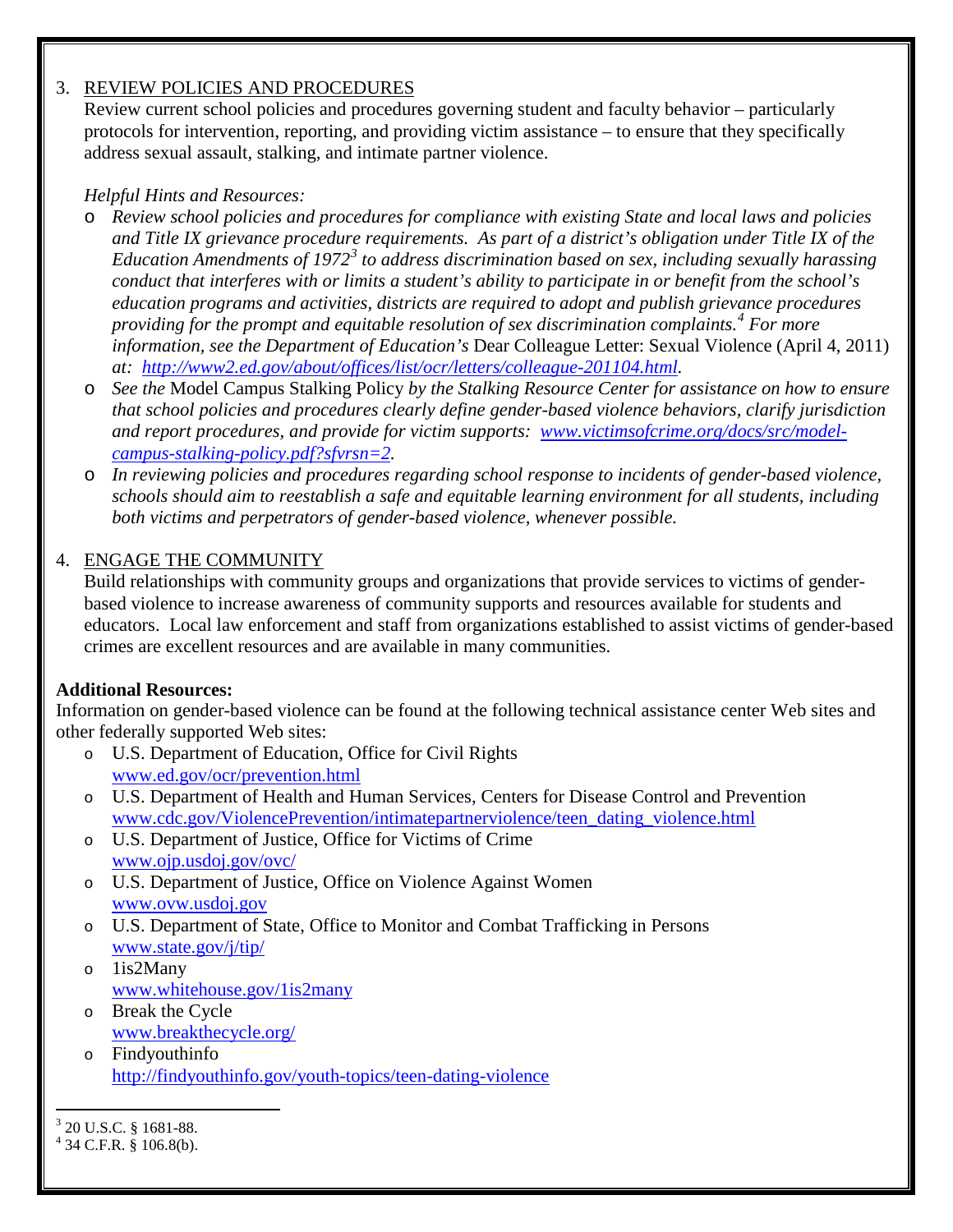- o Futures Without Violence [www.futureswithoutviolence.org/](http://www.futureswithoutviolence.org/)
- o Idaho Coalition Against Domestic and Sexual Violence's Center for Healthy Teen Relationships <http://idvsa.org/>
- o Men Can Stop Rape [www.mencanstoprape.org/](http://www.mencanstoprape.org/)
- o National Center on Safe Supportive Learning Environments [http://safesupportivelearning.ed.gov](http://safesupportivelearning.ed.gov/)
- o National Sexual Violence Resource Center [www.nsvrc.org](http://www.nsvrc.org/)
- o Office of Special Education Programs' Center on Positive Behavioral Interventions and Supports [www.pbis.org](http://www.pbis.org/)
- o PreventConnect [http://preventconnect.org](http://preventconnect.org/)
- o Stalking Resource Center [www.victimsofcrime.org/our-programs/stalking-resource-center](http://www.victimsofcrime.org/our-programs/stalking-resource-center)
- o Stopbullying [www.stopbullying.gov](http://www.stopbullying.gov/)
- o Womenshealth [www.womenshealth.gov/violence-against-women/index.html](http://www.womenshealth.gov/violence-against-women/index.html)

# **Sample Definitions of Behaviors and Activities Commonly Associated with Gender-Based Violence**

**Stalking:** Stalking can be defined as a pattern of repeated and unwanted attention, harassment, contact, or any other course of conduct directed at a specific person that would cause a reasonable person to feel fear. Stalking is commonly understood to include:

- Repeated, unwanted, intrusive, and frightening communications from the perpetrator by phone, mail, and/or e-mail.
- Repeatedly leaving or sending the victim unwanted items, presents, or flowers.
- Following or lying in wait for the victim at places such as home, school, work, or recreation place.
- Making direct or indirect threats to harm the victim or the victim's children, relatives, friends, or pets.
- Damaging or threatening to damage the victim's property.
- Harassing the victim through the Internet.
- Posting information or spreading rumors about the victim on the Internet, in a public place, or by word of mouth.
- Obtaining personal information about the victim by accessing public records, using Internet search services, hiring private investigators, going through the victim's garbage, following the victim, contacting the victim's friends, family, coworkers, or neighbors, etc.<sup>[5](#page-2-0)</sup>

**Sexual Assault:** Sexual assault is any type of sexual contact or behavior that occurs without the explicit consent of the recipient. Sexual assault includes such sexual activities as forced sexual intercourse, forcible sodomy, child molestation, incest, fondling, and attempted rape.<sup>[6](#page-2-1)</sup>

<span id="page-2-0"></span><sup>&</sup>lt;sup>5</sup> Office on Violence Against Women, U.S. Department of Justice. 2012. [www.ovw.usdoj.gov/aboutstalking.htm.](http://www.ovw.usdoj.gov/aboutstalking.htm) <sup>6</sup> Office on Violence Against Women, U.S. Department of Justice. 2012. [www.ovw.usdoj.gov/sexassault.htm.](http://www.ovw.usdoj.gov/sexassault.htm)

<span id="page-2-1"></span>